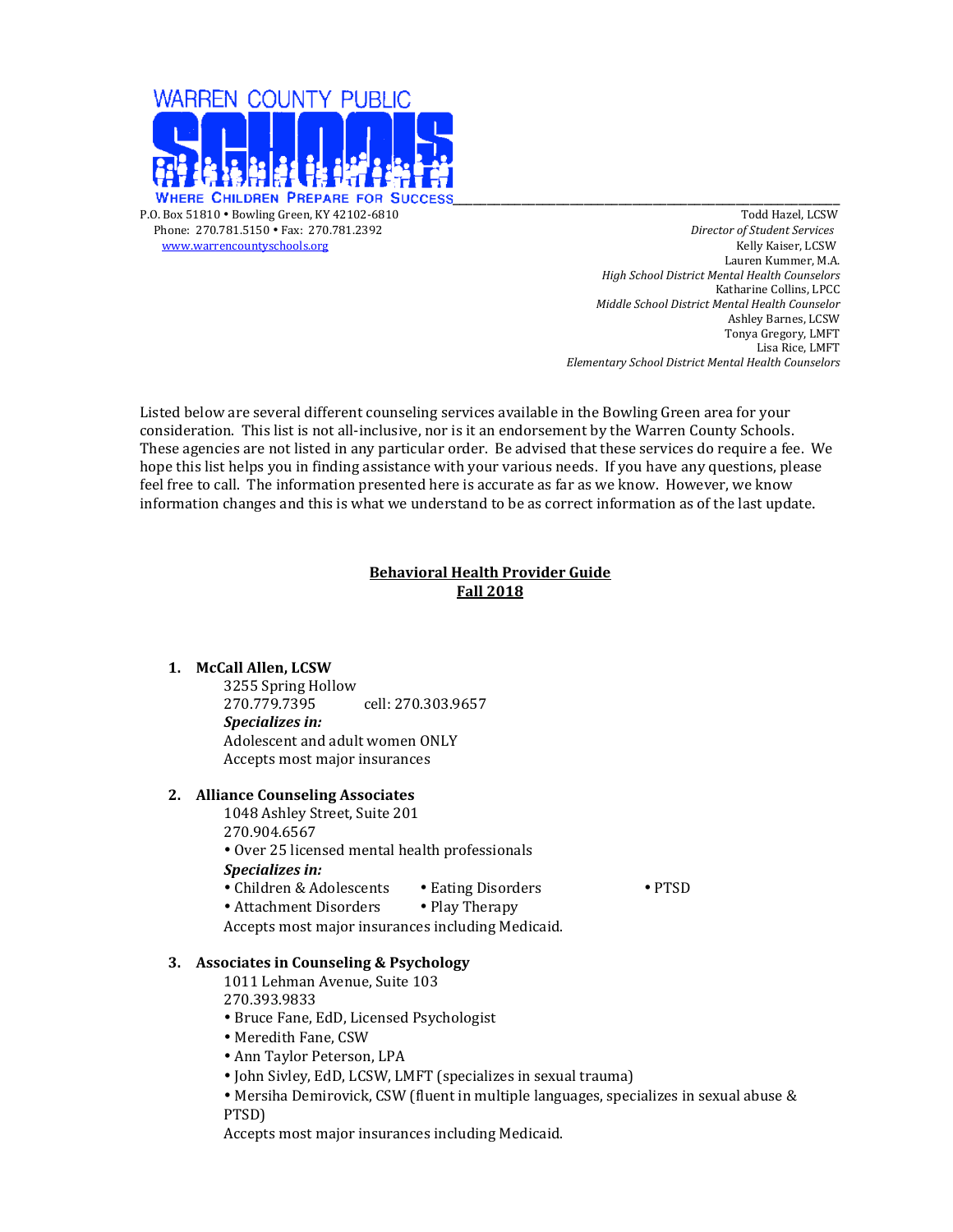### **4. Bower, Starks, Reeves & Hayes**

- 1212 Ashley Circle, Suite 3
- 270.842.0029
- Esther Bower, LCSW (ADULTS only)
- Saundra Starks, EdD, MSSW, LCSW (ADULTS only)
- • Cathy Reeves, PhD, RPT, RPT-S
- Lisa Hayes, LPC

Accepts most major insurances.

# **5. Bowling Green Counseling Center**

- 410 E. 11th Avenue
- 270.842.2102
- • Fred Stickle, PhD
- Charles Burgett, LMFT
- **Specializes** in:
- Depression Anxiety Stress
- Sexual concerns School based therapy

Accepts most major insurances.

**Does NOT accept Medicaid.**

## **6. Chestnut Park Professionals, LLC**

- 1215 High Street
- 270.782.1116
- • Vivian Stover, M.Ed., LTCC, NCC
- • Charles Webb, PsyD
- Shonda Tibbs, LCSW

# **Specializes** in:

- Behavior Personality Disorders Anxiety
- 
- Anger Divorce Divorce Depression
- • ADHD
- Accepts most major insurances including Medicaid.

## **7. Christian Family Institute**

- 1911 Scottsville Road, Suite B 270.746.0283
- 
- • Kathy Roepke, D. Min, LMFT
- Rick Roepke, D. Min, CCMFT, CCBT
- **Specializes** in:
- • Bereavement

Accepts most major insurances. Does not accept Medicaid.

### **8. The Cognitive Refinery**

- 948 Elm Street, Suite 2
- 270.266.1188
- • Megan Harden, LCSW
- Andrew Skaggs, LPCC
- Jim Croxton, psychologist

#### **Specializes** in:

Adolescents ages 5 and above with any mental health issue. Accepts most major insurances including Medicaid. Appointments available afternoons and evenings.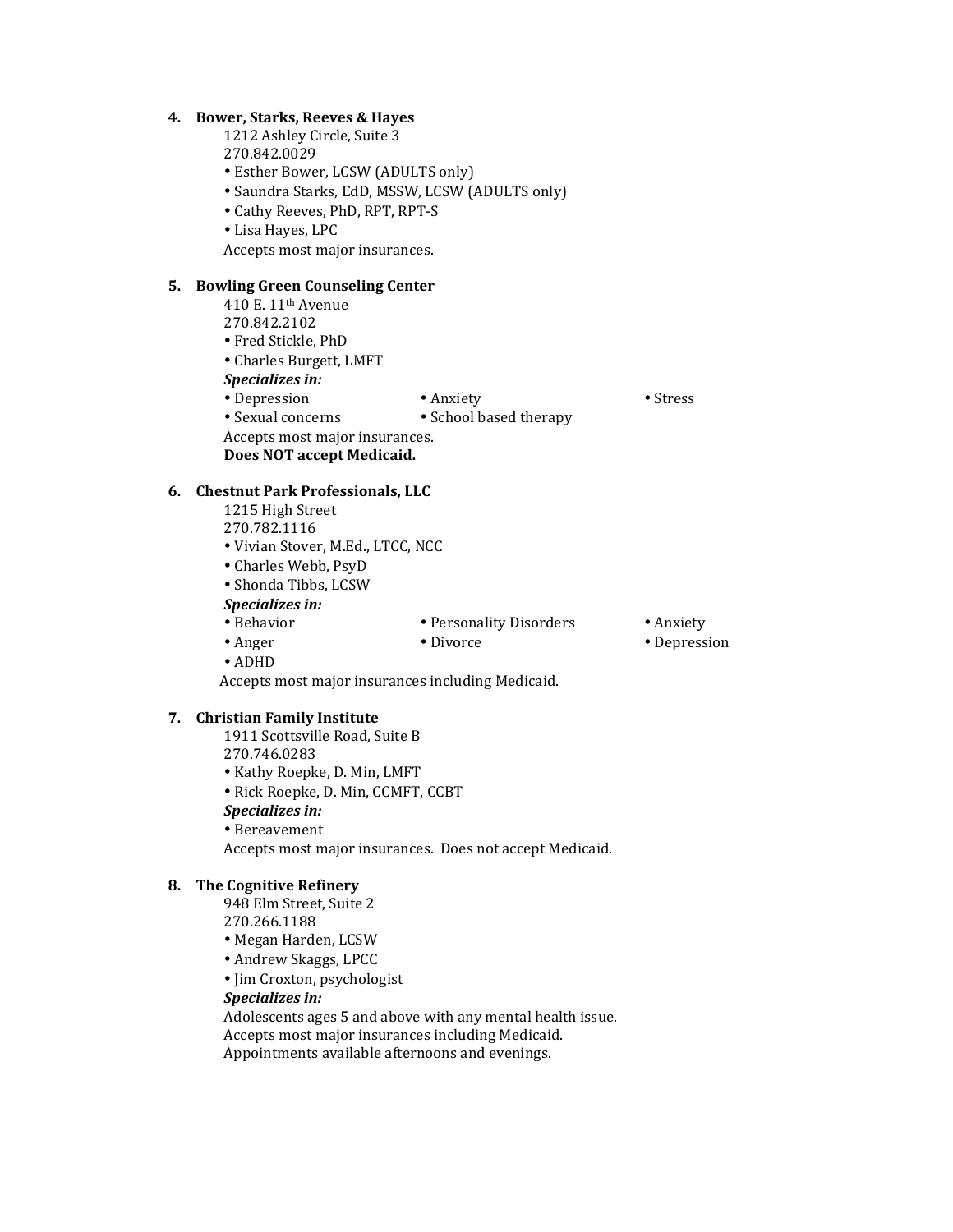# **9. Community Living in Kentucky (CLiK)**

181 West Professional Park Court 270.843.5300

- Leslie Birdwhistell, LCSW, BCBA, LBA
- Heather Dausman, MSW, LCSW
- Stephanie Mensor, LPCA
- • Misty Roerder, MSW, CSW
- • Megan Rorex, MSW, LCSW
- Jennifer Wheeler, LMFT

# **Specializes** in:

- Autism Spectrum Disorder
- Anxiety Disorders
- Trauma Related Disorders
- Depression and Mood Disorders
- ADHD and Behavioral Problems

Accepts most major insurances and Medicaid.

## **10. Dana Cook, LCSW**

3255 Spring Hollow 270.782.3583 cell: 270.991.6149

**Specializes** in:

• Children, adult, marital & family therapy

- Chronic illness
- Eating disorders

Accepts most major insurances.

Does **NOT** accept Medicaid.

# 11. **Retina Dick, LPCC**

1830 Destiny Lane, Suite 104 270.904.5195 **Specializes** in: • Adults & couples. Will see some adolescents. No children. Accepts most major insurances. **Does NOT accept Medicaid.**

### 12. Kim Early, LMFT

1830 Destiny Lane, Suite 107 270.846.3222 cell: 270.791.2161 *Specializes in:* **Adults** Accepts most major insurances. **Does NOT accept Medicaid.** 

#### 13. Family Options, Inc.

1011 Lehman Avenue, Suite 106 270.745.9945 

• John Mark Jennings, LCSW

#### *Specializes in:*

• Individual, marriage & family therapy

• Children and adolescents

Accepts most major insurances and Medicaid.

Bowling Green office only open on Mondays and Tuesdays.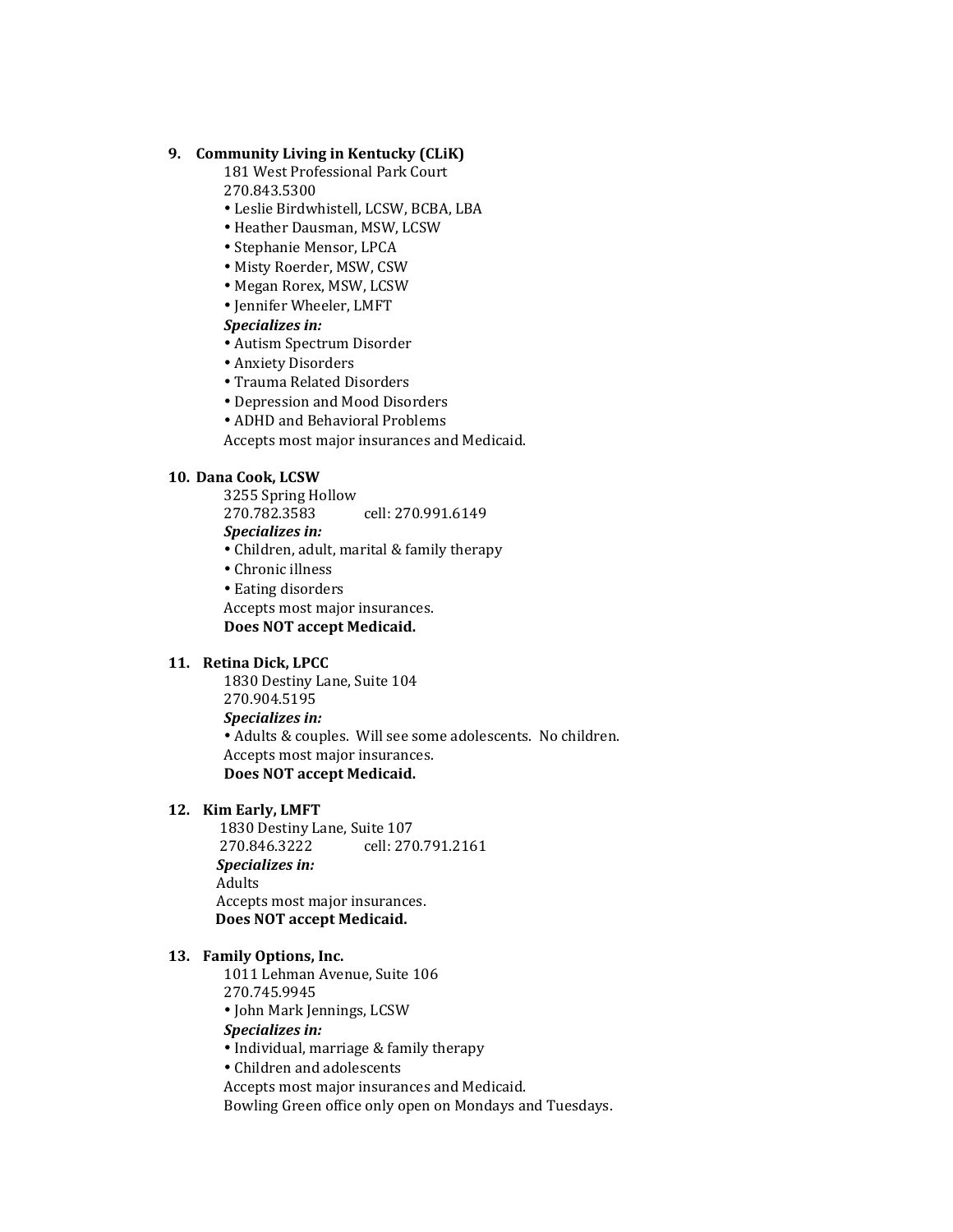# **14. Family Works Therapy**

9940 Alvaton Road, Alvaton, KY 42122 *or can be seen at Scottsville Road office* 270.746.6600

- Dwight Trabue, LMFT
- Jan Trabue, LPCC

• Over 20 additional licensed mental health professionals Accepts most major insurances including Medicaid.

### 15. **Cynthia Fondren, LMFT**

1830 Destiny Lane, Suite 104 513.341.0500

**Specializes** in:

- Marriage and family therapy
- Family reunification
- Adoption and foster care transitions

Accepts most major insurances.

# **16. William Hanshaw, LMFT**

1209 Smallhouse Road 270.782.7156

*Specializes in:* 

• Marriage, family and individual counseling

• Children & adolescents

Accepts most major insurances including Medicaid.

# **17. Marcie Huff, LMFT, LPCC, NCC**

400 East Main Ave., Suite 309 270.791.6893 *Specializes in:* • Children & Adolescents • ADHD • PTSD • Attachment Disorder Accepts most major insurances including Medicaid.

#### 18. **Kacey L. Jenkins, PhD, LMFTA**

1830 Destiny Lane, Suite 104 615.997.0595 **Specializes** in: • Adults, couples, adolescents & children. **PRIVATE PAY ONLY.** 

## 19. Trudy Kapley, MAE, LPCA

611 Old Morgantown Road 270.793.0869 Accepts most major insurances and Medicaid

## **20. Life Abundant Center**

1830 Destiny Lane, Suite 105 270.746.9930

• Jamie Wall, LCSW (specializes in eating disorders)

• Sarah Whitledge, LCSW (specializes in behavioral disorders, ADHD, autism, anxiety & depression)

• Tony Smith, LPCC (specializes in ADHD, anxiety, trauma & suicidal risk prevention) Accepts most major insurances including Medicaid.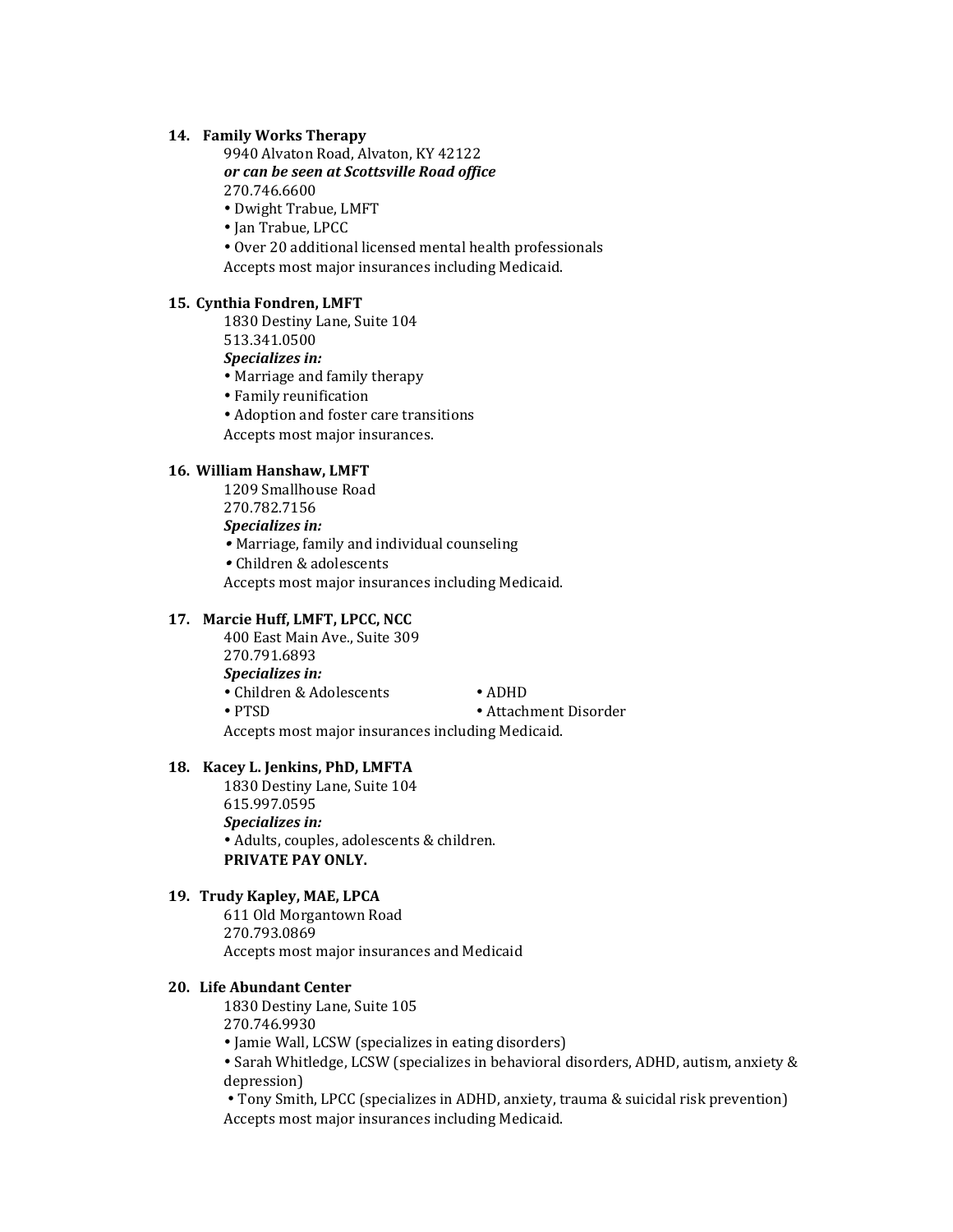#### **21. LifeSkills, Inc.**

380 Suwannee Trail Street

270.901.5000

• Employs numerous licensed mental health professionals Accepts most major insurances including Medicaid.

# **22. Midsouth Psychological Services**

996 Wilkinson Trace, Suite A8 270.839.0971

• Daniel McBride, PhD

- *Specializes in:*
- Anxiety in youth
- Depression in youth
- Family issues
- • Trauma
- ADHD testing

Accepts most major insurances including Medicaid.

### **23. Jackie Newman, LPCC**

1830 Destiny Lane, Suite 107 270.846.3222 **Specializes** in: • Adolescents & Teenagers Some insurance accepted.

### **24. William Pfohl, PsyD**

1011 Lehman Avenue, Suite 106 270.782.7288 cell: 270.535.4915 *Specializes in:* • Children & Teens • Learning & Behavioral Problems • Diagnostic Testing • Hyperactivity Accepts most major insurances. **Does NOT accept Medicaid.** 

- 
- 

**Specializes** in:

25. **Amanda Portman, LCSW, CEMDR** 1830 Destiny Lane, Suite 112

- Trauma Anxiety • Aging • RAD
- Suicide Loss Fertility Issues
	-
- Excessive Worry Narcissism

Accepts most major insurances including Medicare & Medicaid.

#### **26. Jeffrey Rose, MBA, LCSW**

270.999.1152

3255 Spring Hollow Avenue<br>270.779.7395 cell: 27 270.779.7395 cell: 270.779.7395 **Specializes** in:

- Individual, marriage and family counseling
- Sports performance counseling

## Evening appointments available.

Accepts most major insurances.

**Does NOT accept Medicaid.**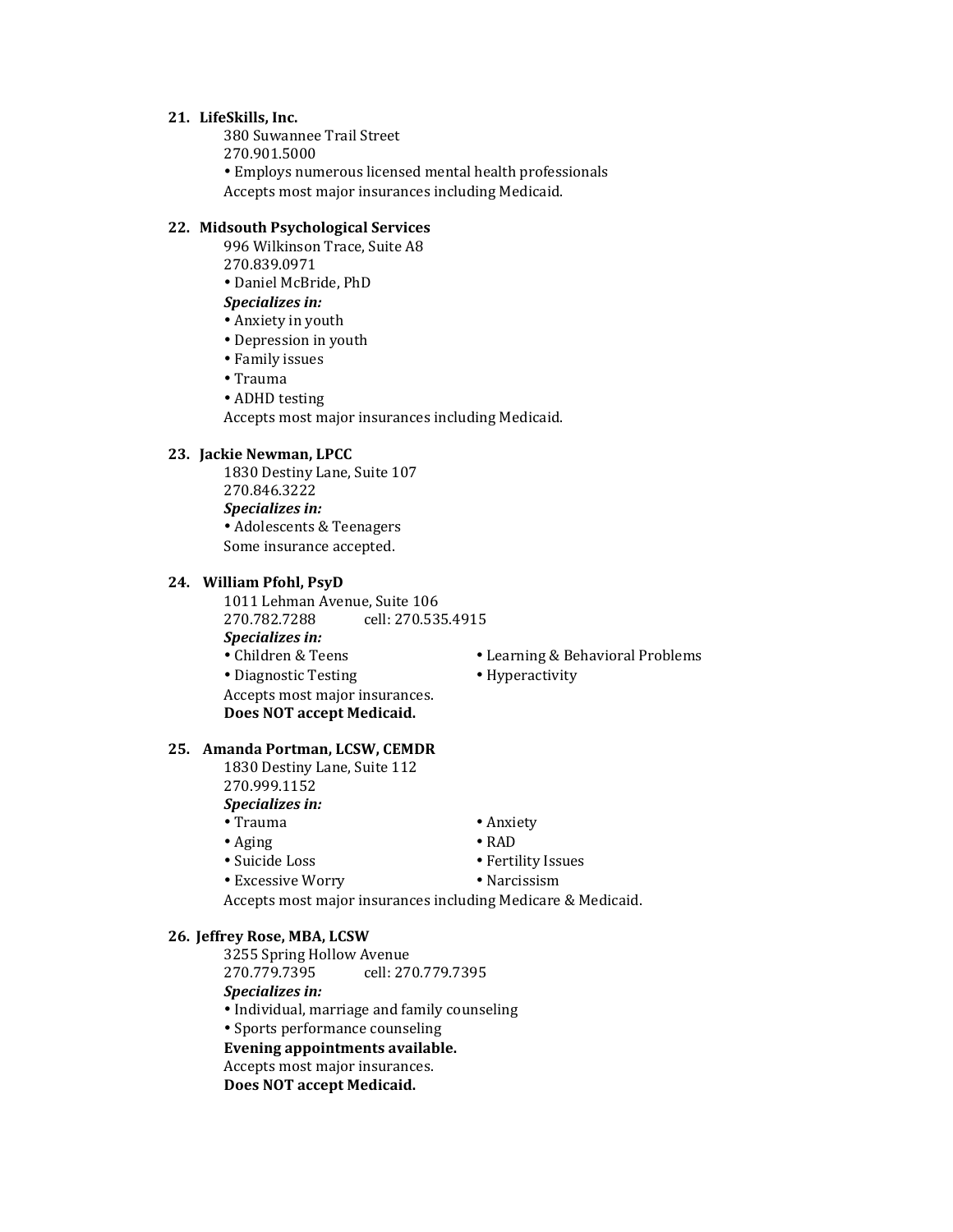# **27. Rupsch Counseling LLC**

1911 Scottsville Road, Suite B 270.799.9440 • Davy Rupsch, LCSW davyrupsch@gmail.com Accepts most major insurances including Medicaid.

# **28. Wilson Counseling, LLC Services**

1312 Westen Street

270.904.1072

• Employs numerous licensed mental health professionals

**Specializes** in:

- ARISE Adolescent Anger Management Classes
- Eating disorders
- • Anxiety
- Substance abuse

Accepts most major insurances including Medicaid.

# **29. WKU Talley Family Counseling Center**

1st floor of Gary Ransdell Hall (corner of Regents & Normal) \*\* can use 514 Regents Ave for GPS (it is building next door) 270.745.4204 **Specialized** in: • Children & adolescents

• Play Therapy

 **NO cost**

Call to schedule a specific time, as times are subject to change and staff availability.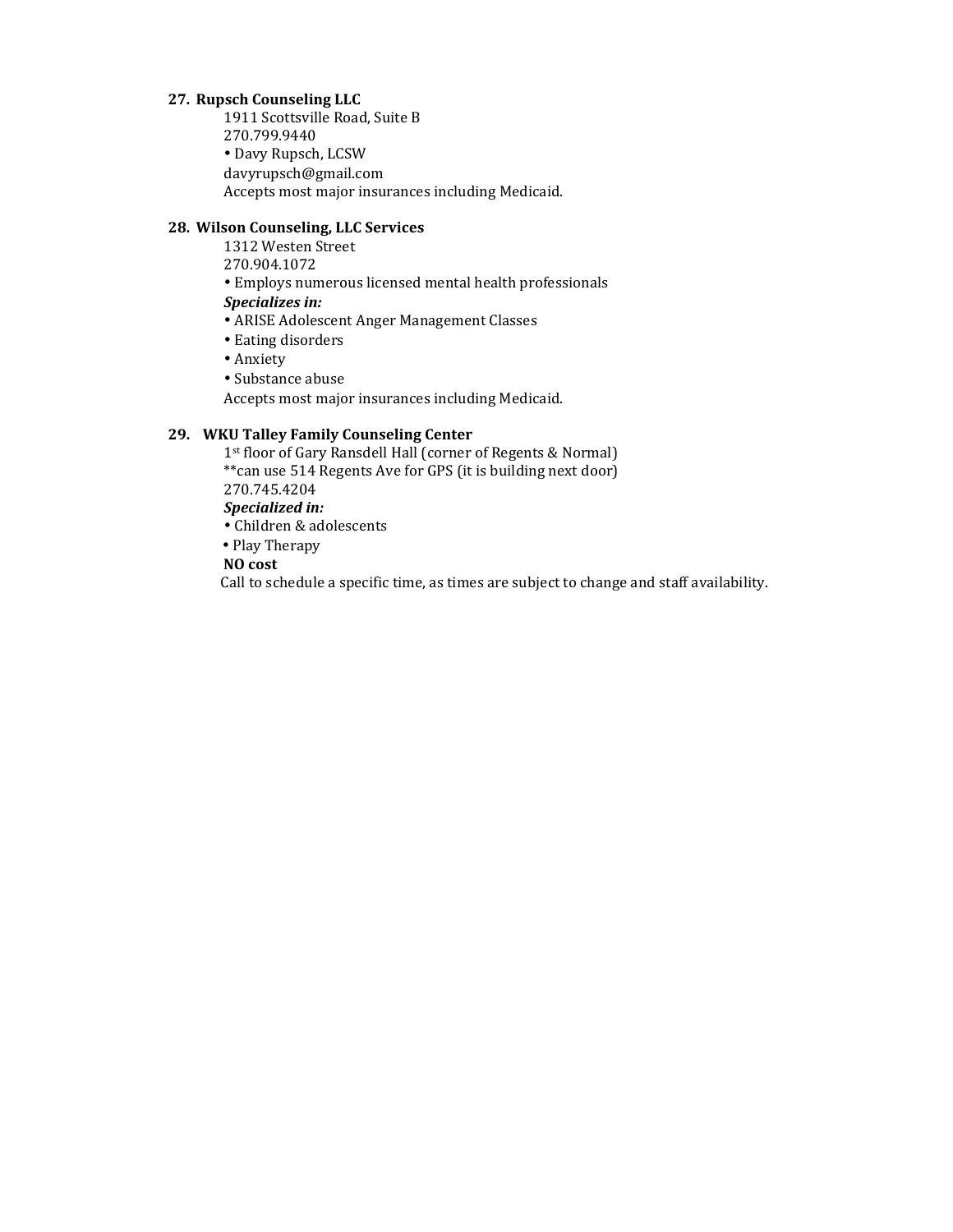# **Psychiatrists**

## 1. **Janice Bunch, MD**

855 Lovers Lane, Suite 106 270.782.1146 • Adults, Adolescents & Children Accepts some insurances.

## **2. David Kapley, MD**

611 Old Morgantown Road 270.793.0869 • Adults, Adolescents & Children Accepts most major insurances. Accepts Medicaid but NOT Humana Care Source.

### **3. Kentucky Psychiatry Philip Walker, APRN, PMHNP-BC** 1300 Andrea Street, Suite 205 270.205.4585

## 4. Lifeskills, Inc.

380 Suwannee Trail 270.901.5000 Accepts most major insurances including Medicaid.

## **5. Louis Mudd, MD**

720 2nd Avenue, Suite 300 270.843.5037 • **ADULTS OVER AGE 18 ONLY** Accepts most major insurances including Medicaid.

#### **6. Medical Center Psychiatry**

350 Park Street, Suite 204 270.843.5103 • Arvinder Chani, MD • J. Grayson Grau, MD **Specializes** in: **Adults & Geriatrics** Accepts most major insurances including Medicaid.

## **7. Mrinal Mullick, MD**

**Rivendell Outpatient Behavioral Health Services** 1035 Porter Pike 270. 842.5964 **Specializes** in: Adults & Geriatrics. Accepts most major insurances including Medicaid.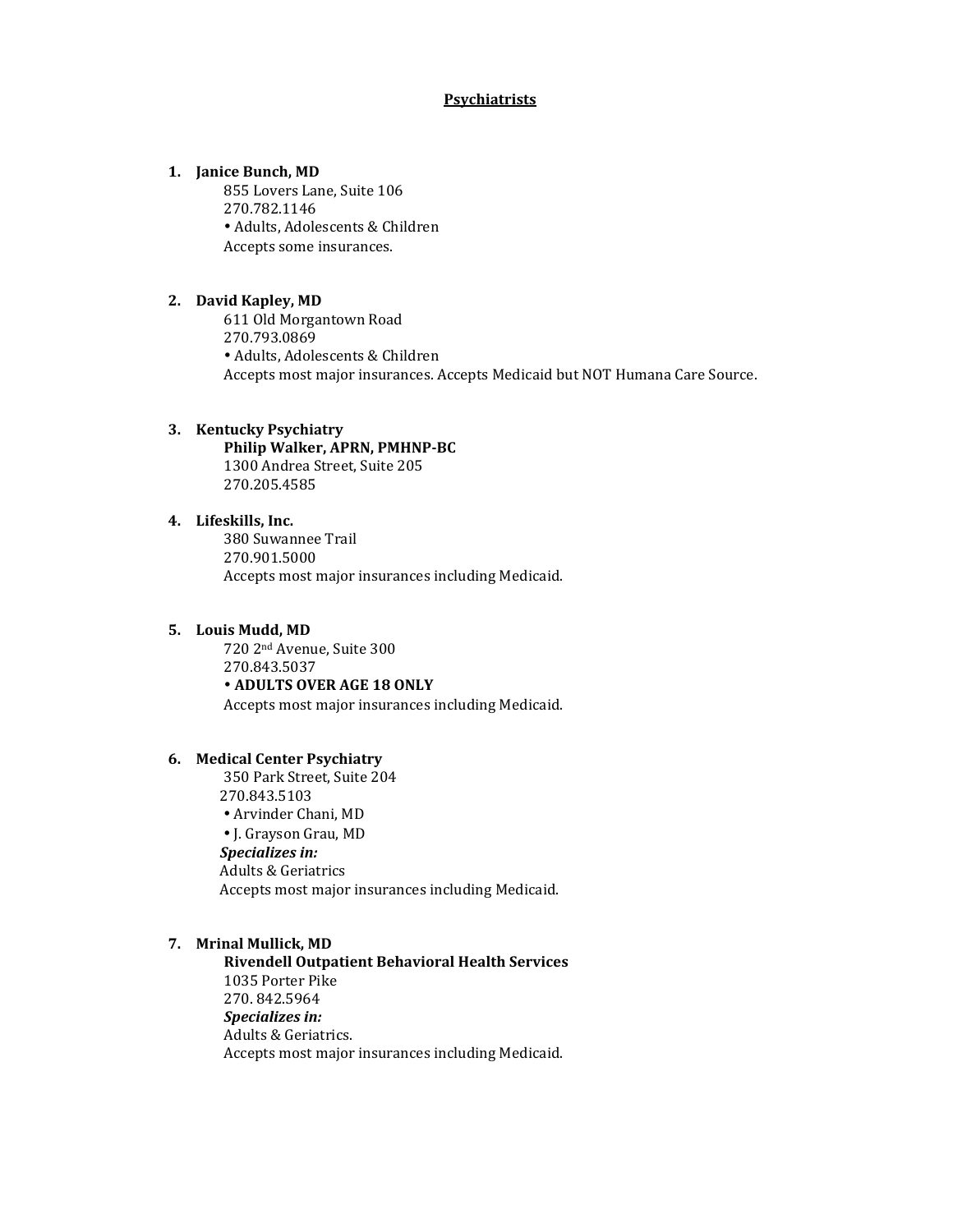# **8. Charu Raghuvanshi, MD**

**Rivendell Outpatient Behavioral Health Services** 1035 Porter Pike 270.842.5964 **Specializes** in: Children and Adolescents ONLY Accepts most major insurances including Medicaid.

# **9.** Rivendell Outpatient Behavioral Health Services

1035 Porter Pike 270.842.5964

- • Cindy Lemon, APRN, PMHNP
- • Janay Atkinson, APRN, PMHNP
- • Lindsay Wheat, APRN, PMHNP
- • Kim Green, APRN, PMHNP

# **Specializes** in:

Children and Adolescents. Will see adults. Accepts most major insurances including Medicaid.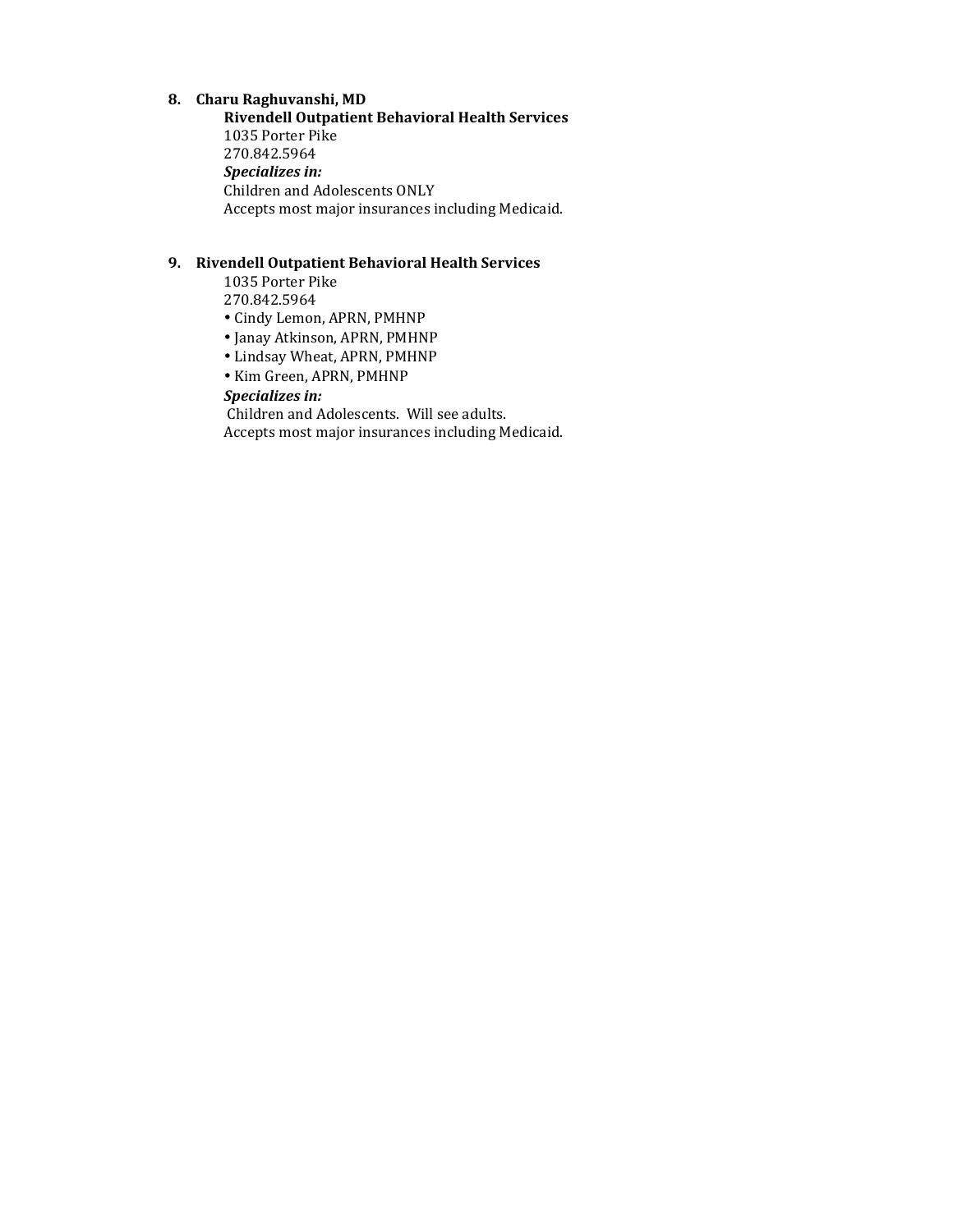### **Other Facilities and Evaluation Agencies**

- 1. **Hope Harbor Sexual Trauma Recovery Center (FREE SERVICES)** 913 Broadway Avenue 270.782.5014 24 Hour Crisis Line: 800.656.4673
- **2. Rivendell Behavioral Health Services** 1035 Porter Pike 270.843.1199
- **3. Children's Crisis Stabilization Unit** 501 Chestnut 270.901.5712
- **4. Barren River Area Child Advocacy Center (BRACAC)** 103 East 12th Street 270.783.4357
- **5. Lincoln Trail Behavioral Health Services** 3909 South Wilson Road, Radcliff, KY 40160 270. 351.9444 or 800.274.7374
- **6. River Valley Behavioral Health** 1000 Industrial Drive, Owensboro, KY 42301 270.689.6800 or 800.755.8477
- **7. Cumberland Hall** 270 Walton Way, Hopkinsville, KY 42240 270.886.1919 or 877.281.4177
- **8. Park Place Recovery (ADULTS ONLY)** 822 Woodway Drive 270.901.5000 x146
- **9.** The Bridge to Recovery (ADULTS ONLY) 1745 The Bridge Road 270.777.1062